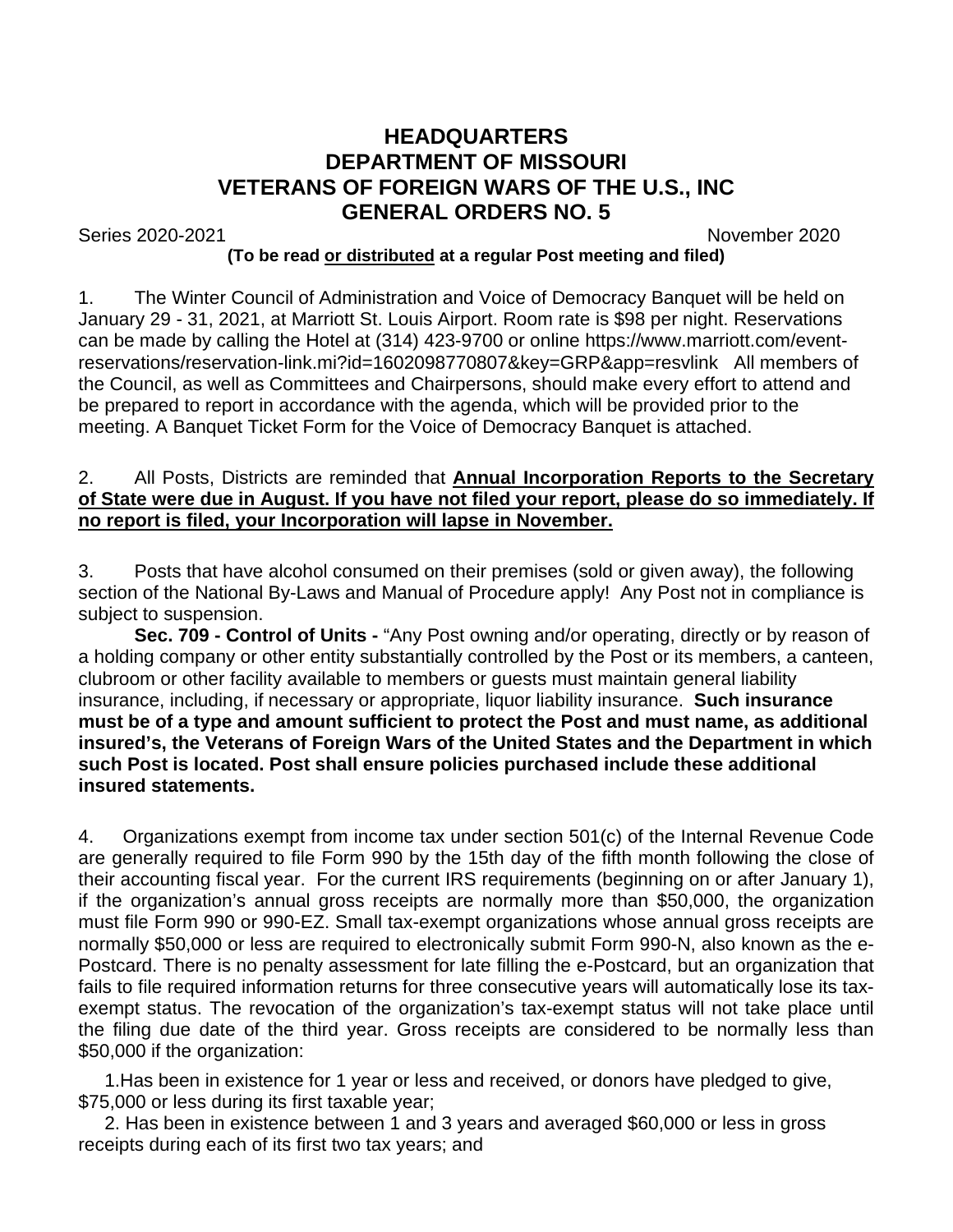General Orders # 5, Series 20 - 21 Eric Sullivan, Commander Page - 2

 3. Is at least 3 years old and averaged \$50,000 or less in gross receipts for the immediately preceding 3 tax years (including the year for which the calculations are being made). If annual gross receipts are normally more than \$50,000, the organization must file Form 990 or 990-EZ. For the current IRS requirements, if an organization has gross receipts less than \$200,000 and total assets less than \$500,000, it may file form 990-EZ. However, if either gross receipts or total assets are above those limits, Form 990 must be filed. For purposes of filing requirements, gross receipts include: total contributions; gifts and grants; program service revenue; membership dues and assessments; gross investment income (including interest, dividends, gross rents, and other investment income); gross income from the sale of assets other than inventory; gross income from special fundraising events; gross sales net of return allowances; and any other revenue. IRS regulations require that all tax-exempt organizations make both their Application for Exemption and 990's for the last three years available for public inspection at their principal office and provide copies in response to written requests, subject to the payment of reasonable fees. There are substantial penalties for violation of these regulations.

5. **Voice of Democracy, Patriot's Pen and Teacher of the Year:** Voice of Democracy, Patriot's Pen and Teacher of the Year judging by your Posts should start on November 1st Post winning entries should be sent to the District for judging by November 15<sup>th</sup>. District Chairs should send a summary report along with the winning Voice of Democracy and Patriot's Pen entry forms to the Department Chair by December 28<sup>th.</sup> Program entry forms can be downloaded (copied) from the VFW website: [http://www.movfw.org.](http://www.movfw.org/) The Program Chairman is Quincy Myrick (ppenyouthchrm@movfw.org). Entries for the Teachers Awards are also due to the District by November 15<sup>th</sup>, Department by December 15<sup>th</sup>. Adam St. Pierre is the Chairman [\(americanismchrm@movfw.](mailto:americanismchrm@movfw)org). **Reminder to submit correct forms with all entries!**

6. All District Commanders should strive to complete their Post visits by December 31. Post visit reports should be sent to Department Headquarters immediately following such visits. It's important that you visit the Post early in the year and give them encouragement and offer to assist them in problems they may be having.

7. Section 105 of the National By-Laws is clear on Members in Good Standing in the Post. Members that have not paid their 2021 dues by their expiration date are not in good standing until the dues are paid. Section 220 of the National By-Laws states, "Any elective Post Officer removed by the Department Commander, by reason of failure to pay current dues ---shall not be eligible to serve in any Post office in the same administrative year in which the officer is removed." **Post Commanders shall ensure that all their Post Officers have paid their 2021 dues by their expiration date. There's no reason to delay until the last minute. Post Officers failing to pay their 2021 dues by their expiration date will be removed from office and aren't allowed to serve in any office for the remainder of the administrative year. Post Commanders and Quartermasters are encouraged to check their rosters and make sure their officers renew on time.**

8. The Missouri Veteran Service Officer Program is vital to our organization. Donations from Posts, Auxiliaries, and individuals on a continuing basis are critical to this program. Without your donations, we cannot continue to provide the service we are now providing and this program is what we are about. Remember, they are employed by you, the VFW members in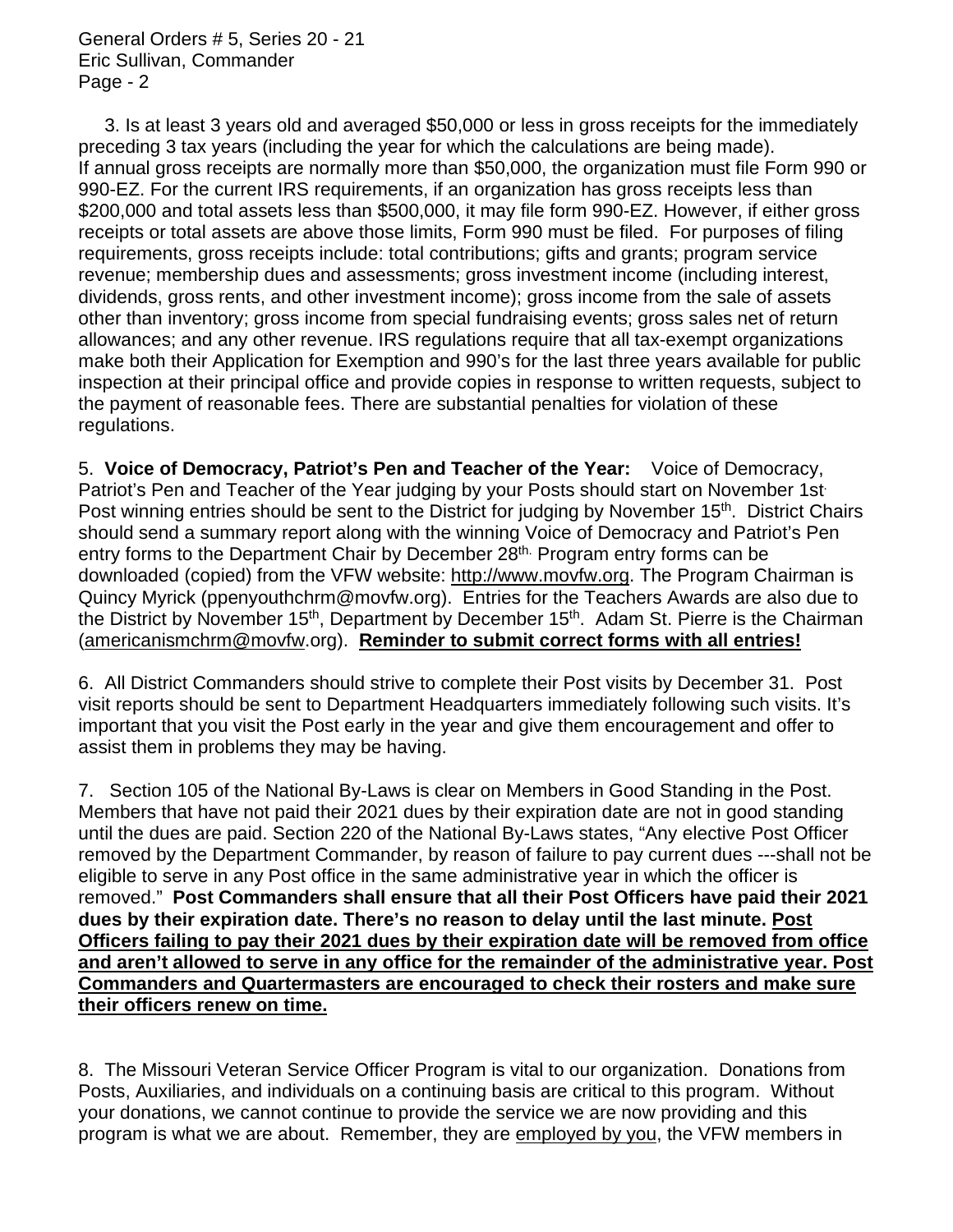General Orders # 5, Series 20 - 21 Eric Sullivan, Commander Page - 3

Missouri, to assist your members and Veterans in your community in obtaining vital health care and VA benefits. Commanders at all levels should encourage donations from your Post and District. **Partners in Veterans Service** was established to allow individual members to contribute monthly to the VSO Program. A copy of the brochure is attached. Numerous members have been assisted by the state Veteran Service Officers in your endeavor to establish disability compensation. NOW is the time to give back!!

## *9. The attention of Post Commanders and District Commanders and inspecting*

*officers:* Is directed to section 703 of the National By-Laws - Bonds. Each accountable officer of this organization shall be bonded with an indemnity company as surety in a sum at least equal to the amount of the liquid assets for which he may be accountable. Liquid assets are defined as cash on hand or in the bank and other negotiable instruments readily convertible into cash.

*10.* Please note, the 2021 edition of the VFW National Bylaws and Manual of Procedure is out. The 2021 revised edition reflects that in response to the deadly virus COVID-19, the 121st National Convention was held pro-forma where no amendments to the National Bylaws or Manual of Procedure were made. They can be ordered from the VFW Store at VFW.ORG.

*11..* Sections 219 and 704 of the Manual of Procedure outline the various things for which the Post Relief Fund can be used. A few years ago, the phrase, "To foster true patriotism through historical and educational programs," was added to this section. This allows the Post to use the relief funds for the Voice of Democracy program or other Americanism programs that are educational. This does not allow Post building projects, hall remodeling, color guard uniforms or any other expenditure that does not follow these guidelines.

*12. Attention of Commanders at all Levels:* Is directed to action of the National Council of Administration prohibiting the wearing of VFW sport caps and/or western style caps at VFW meetings in place of the regulation cap of the VFW official uniform as set forth in sections 803 of the National By-Laws and the Manual of Procedure. This prohibition is in accordance with previous directives of Commanders-in-Chief that it is held to be objectionable and contrary to accepted rules of order and proper decorum implicit in the ritual of the Veterans of Foreign Wars to permit the wearing of other than the official VFW cap at VFW meetings.

13. Anyone requesting a Department Officer to attend a function must submit a **written request** to Department Headquarters at least 30 days prior to the date of the function.

14. The National Bylaws provide for only one type of membership: active membership. There are no provisions in the National Bylaws, nor is there any authority or justification for issuance of Club Membership cards, Associate Member cards, Honorary Membership cards, Courtesy Membership cards or any other special type of cards. Any Post issuing such unauthorized cards, or conducting club operations open to the general public, endangers its standing with the Internal Revenue Service as a non-profit organization. Officers signing outlaw cards admitting non-members to VFW premises are subject to disciplinary action. National and Department officers cannot defend practices that conflict with VFW Bylaws or procedures.

15. All should make plans to observe Veterans Day on November 11th. This is a great opportunity to distribute Buddy Poppies and promote your Post and the VFW in the local community. (With COVID you may be restricted is some Areas but we need to make every effort